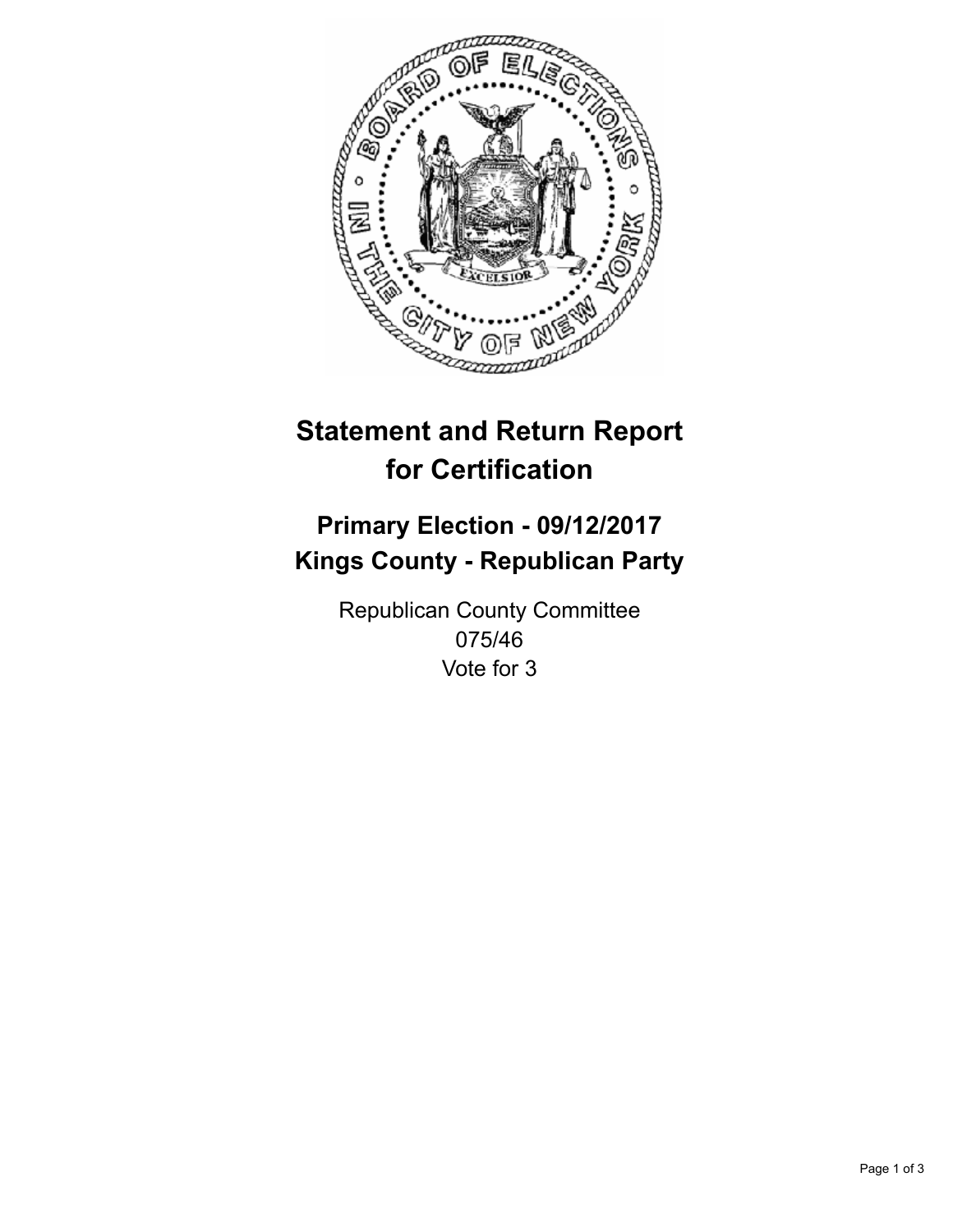

## **Assembly District 46**

| <b>PUBLIC COUNTER</b>                                    | 56 |
|----------------------------------------------------------|----|
| <b>MANUALLY COUNTED EMERGENCY</b>                        | 0  |
| ABSENTEE / MILITARY                                      | 7  |
| AFFIDAVIT                                                | 0  |
| <b>Total Ballots</b>                                     | 63 |
| Less - Inapplicable Federal/Special Presidential Ballots | 0  |
| <b>Total Applicable Ballots</b>                          | 63 |
| <b>GERALDINE KRAEMER</b>                                 | 14 |
| <b>NORMAN S. LEE</b>                                     | 6  |
| JOSEPH TAMMARO                                           | 18 |
| <b>ANNETTE FISCHETTI</b>                                 | 24 |
| <b>NICK NICEFORO</b>                                     | 11 |
| ROSE MOSCARELLA                                          | 26 |
| <b>Total Votes</b>                                       | 99 |
| Unrecorded                                               | 90 |